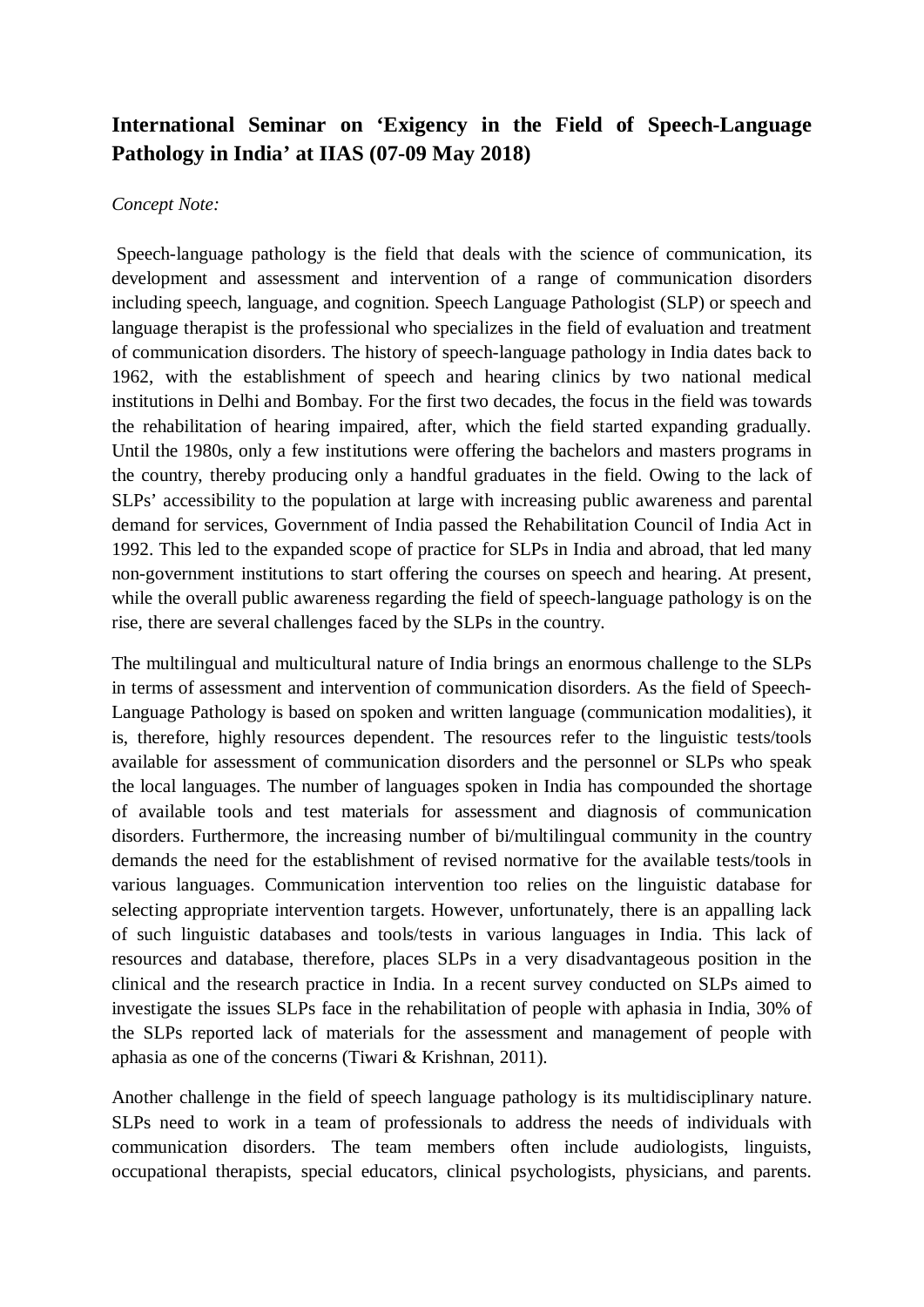While the institutes offering courses in speech and hearing teach multi- and interdisciplinary approach to the assessment and intervention of communication disorders, they hardly practice or train student SLPs in this regard. Although over the years, clinical practice and training in speech-language pathology are gradually moving towards the multidisciplinary platform, the field lags prominently in terms ofexpected international standards. The multi/interdisciplinary approach is desirable to bring anticipated results in the rehabilitation of communication disordered and is time efficient. At the same time, it also requires cooperation and discussions among the team members involved.

Even after five decades of the existence of the field, the profession of speech-language pathology faces issues like lack of resources in a linguistically and culturally rich country like India. As stated by Karanth (2002) "It is regrettable that a discipline which is as heavily manpower-dependent as speech-language pathology has not expanded vigorously in a country whose major resource is its human resource."

Thus, in the context of pressing the need for the development of the linguistic database in various languages and reestablishment of available norms for the several linguistic tools/test materials for the field of speech-language pathology, a seminar was proposed. In this regard, the three-day International Seminar on *'Exigency in the Field of Speech-Language Pathology in India'* was an attempt provide a common platform to the linguists as well as speech language pathologists for dialogue between them.This seminar attempted to bring together professionals like SLPs, linguists, and academicians in India and invited speakers from abroad on a common platform in order to discuss the action plan to deal with the immediate need for the development of the linguistic database, assessment and intervention tools in Indian languages. The seminar also attempted to propose the formation of working committees to facilitate the clinical and research activities in the field of speech-language pathology. This seminar set the base for enormous work to be executed as a future collaborative work among the members of different disciplines towards strengthening of the clinical practice and research activities.

An International seminar on '*Exigency in the Field of Speech-Language Pathology in India*' was organised at IIAS during 07-09 May 2018. Dr. R. Lalitha Raja, Ex-Fellow, IIAS and Dr. Shivani Tiwari, Associate Professor, Department of Speech and Hearing, School of Allied Health Sciences, Manipal University were the conveners of the seminar. The welcome address was given by Professor Kapil Kapoor, Chairman, Governing Body, IIAS. Dr. R. Lalitha Raja, Convener of the seminar gave introductory remarks. The Keynote address was delivered by Professor Prathiba Karanth, Founder Director and Managing Trustee, The Communication DEALL Trust, Bangalore on '*The Interface between Speech Language Pathology and Linguistics in India- A Long Neglected Goldmine'*.

## **Participants:**

• Professor Sunil Kumar Ravi, Associate Professor and Principal, Shravana Institute of Speech and Hearing, Cantonment, Ballari, Karnataka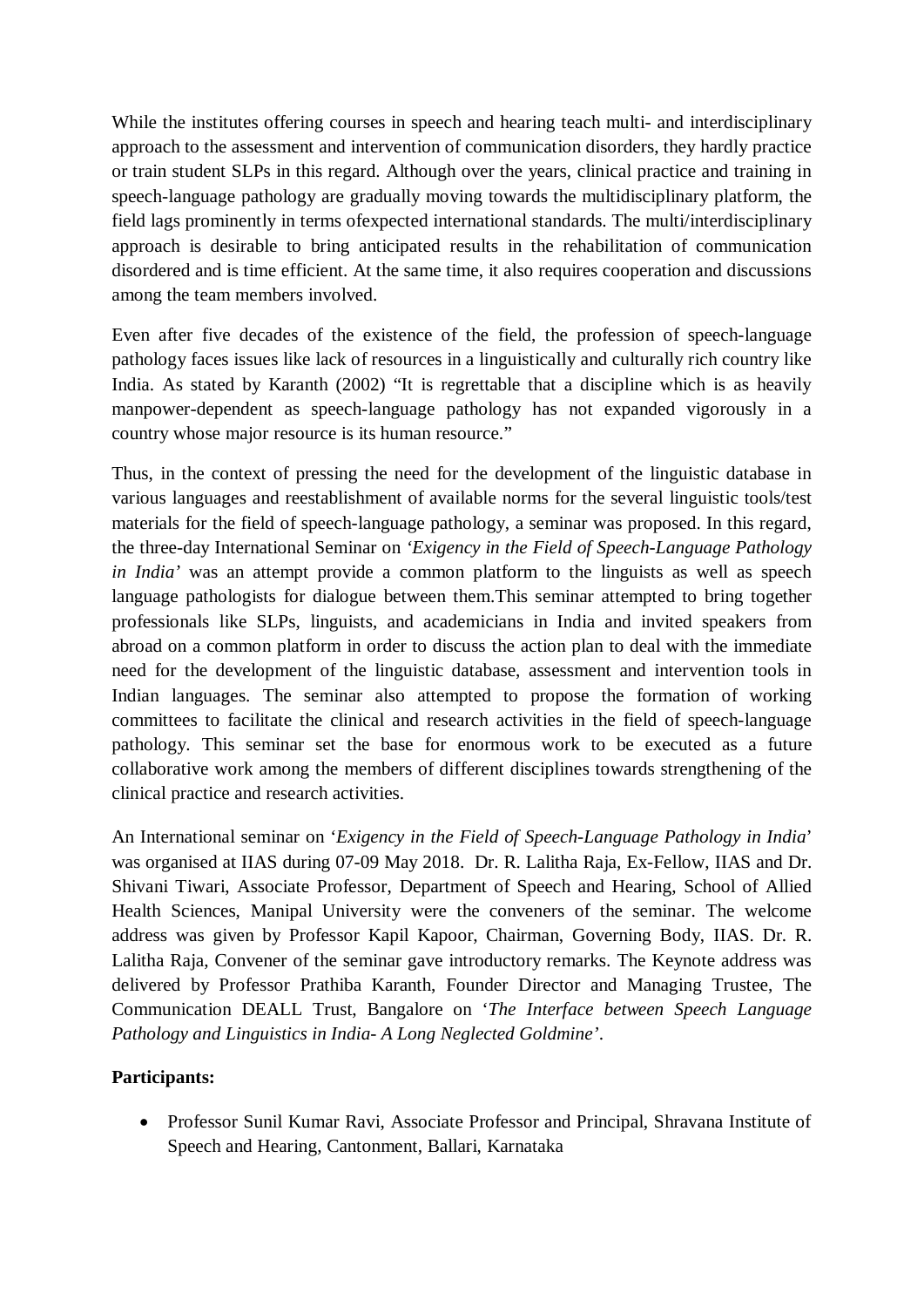- Professor L. Ramamoorthy, Head, Linguistic Data Consortium for Indian Languages(LDC-IL), Central Institute of Indian Languages, Manasagangotri, Mysuru
- Professor Gopee Krishnan, Department of Speech and Hearing, SOAHS, Manipal College of Allied Health Sciences, Manipal University, Manipal, Karnataka
- Professor Apoorva Pauranik, Neurophysician, Department of Neurology, MGM Medical College, Indore, Madhya Pradesh
- Professor Krishna Y., Professor and Head, Department of Speech & Hearing, School of Allied Health Sciences, Manipal Academy of Higher Education, Manipal, Karnataka
- Professor Ramesh Chand Sharma, Professor (Retd.), Zeus A-1/1104, Nyati Elan, Bakori Road, Wagholi, Pune
- Dr. C.S. Swathi, Assistant Professor, Department Of Linguistics, University College of Arts & Social Sciences, Osmania University, Hyderabad
- Professor Hakim Arif, Professor & Chairman, Department of Communication Disorders, University of Dhaka, Bangladesh
- Ms. Bhavna Bajarh, Research Scholar, Department of English and Cultural, Studies, Panjab University, Chandigarh
- Dr. Jaya Venkatagiri, BASLP Course Co-ordinator, Speech Pathologist and Audiologist, Madras Medical College, Chennai
- Mr. Shivam Dwivedi, Ph.D. Scholar, Department of Linguistics, Banaras Hindu University, Varanasi, Uttar Pradesh
- Dr. Kala Dhanavendan, Assistant Professor, National Institute for Empowerment of Persons with Multiple Disabilities, East Coast Road, Muttukadu, Chennai, Tamilnadu
- Dr. Smitha K Nair, Assistant Professor of Linguistics, Thunchath Ezhuthanchan Malayalam University, Tirur, Kerala
- Ms. Sindhu. A. V.,Teacher trainer, Brc Agali, Palakkad, Kerala
- Ms. Adhirai Garibaldi, Ph.D. Scholar, Department of Speech Language and Hearing Sciences, Sri Ramchandra Medical College and Research Institute (DU), Chennai
- Ms. Maria Anju Pious, Research Officer, Department of Speech, Language and Hearing Studies, Sri Ramachandra Medical Centre and Research Institute (DU), Chennai